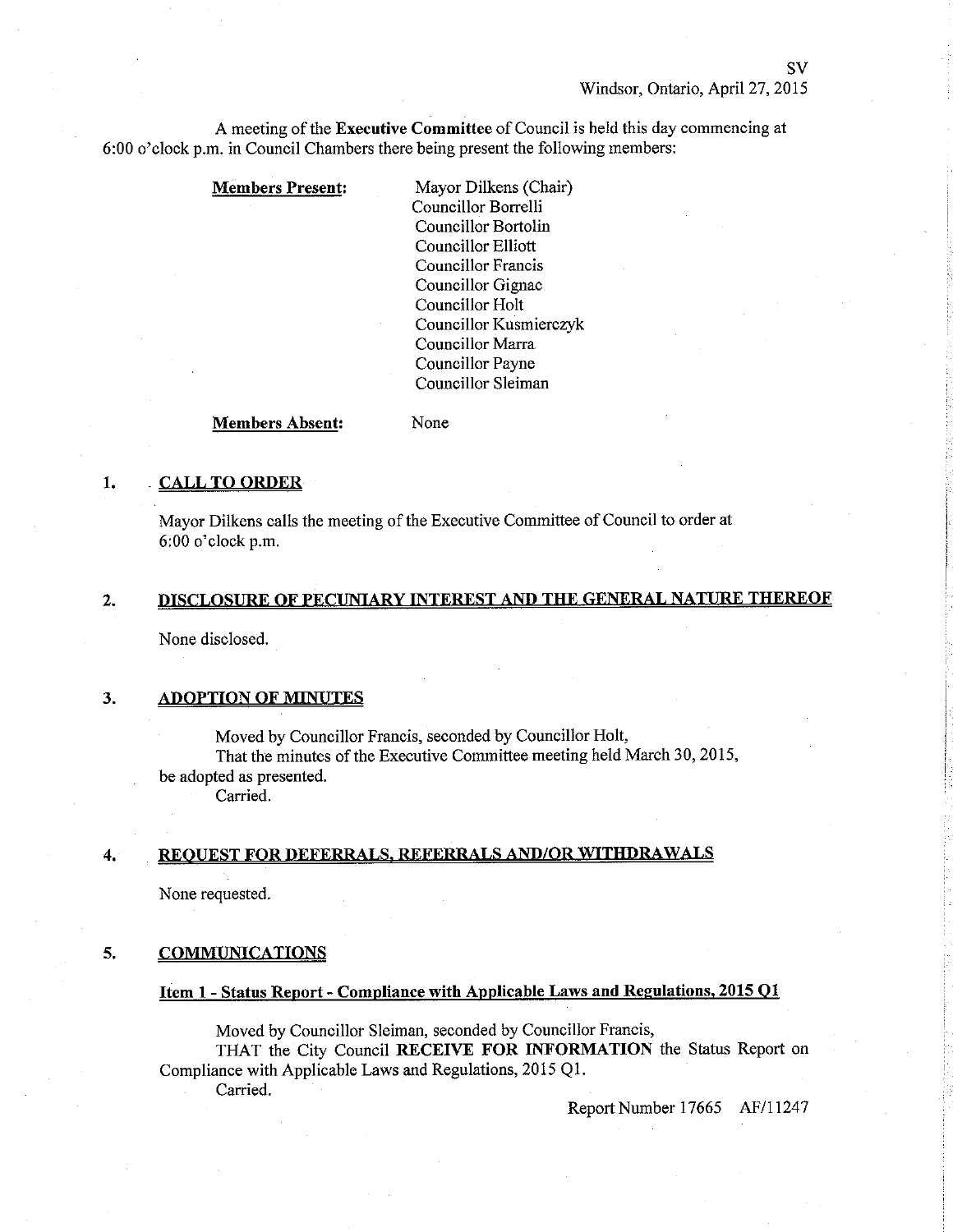### Item 2 - Status Reoort on Implementation of Äudit Recommendations - 2015 Ol

Moved by Councillor Gignac, seconded by Councillor Holt,

THAT City Council RECEIVE FOR INFORMATION the Status Report on Implementation of Audit Recommendations as of 2015 Q1 (attached as Appendix A).

Carried.

Report Number 17667 AFB/11247

Appendices Appendix A

#### Item 3 - Summary of Hotline Issues Referred to Management by PwC - 2015 Q1

Moved by Councillor Sleiman, seconded by Councillor Gignac,

THAT City Council RECEIVE FOR INFORMATION the Summary of Hotline Issues Referred to Management by PwC from January 1, 2015 to March 31, 2015 (attached as Appendix A).

Carried.

Report Number 17666 AFB/11247

Appendices Appendix A

### 6. PRESENTATIONS AND DELEGATIONS

## Item 6 - PricewaterhouseCoopers - Internal Audit Performance Dashboard, as of March 31. 2015

#### Suk Bedi and Kevin Campagna, PricewaterhouseCoopers

Suk Bedi and Kevin Campagna, PricewaterhouseCoopers, appear before Council and are available for questions regarding the Internal Audit Performance Dashboard as of March 31, 2015.

Moved by Councillor Gignac, seconded by Councillor Francis,

That the report authored by PricewaterhouseCoopers LLP dated March 31, 2015 entitled "Internal Audit Performance Dashboard" BE RECEIVED for information.

Carried.

#### 7. COMMITTEE MATTERS

None.